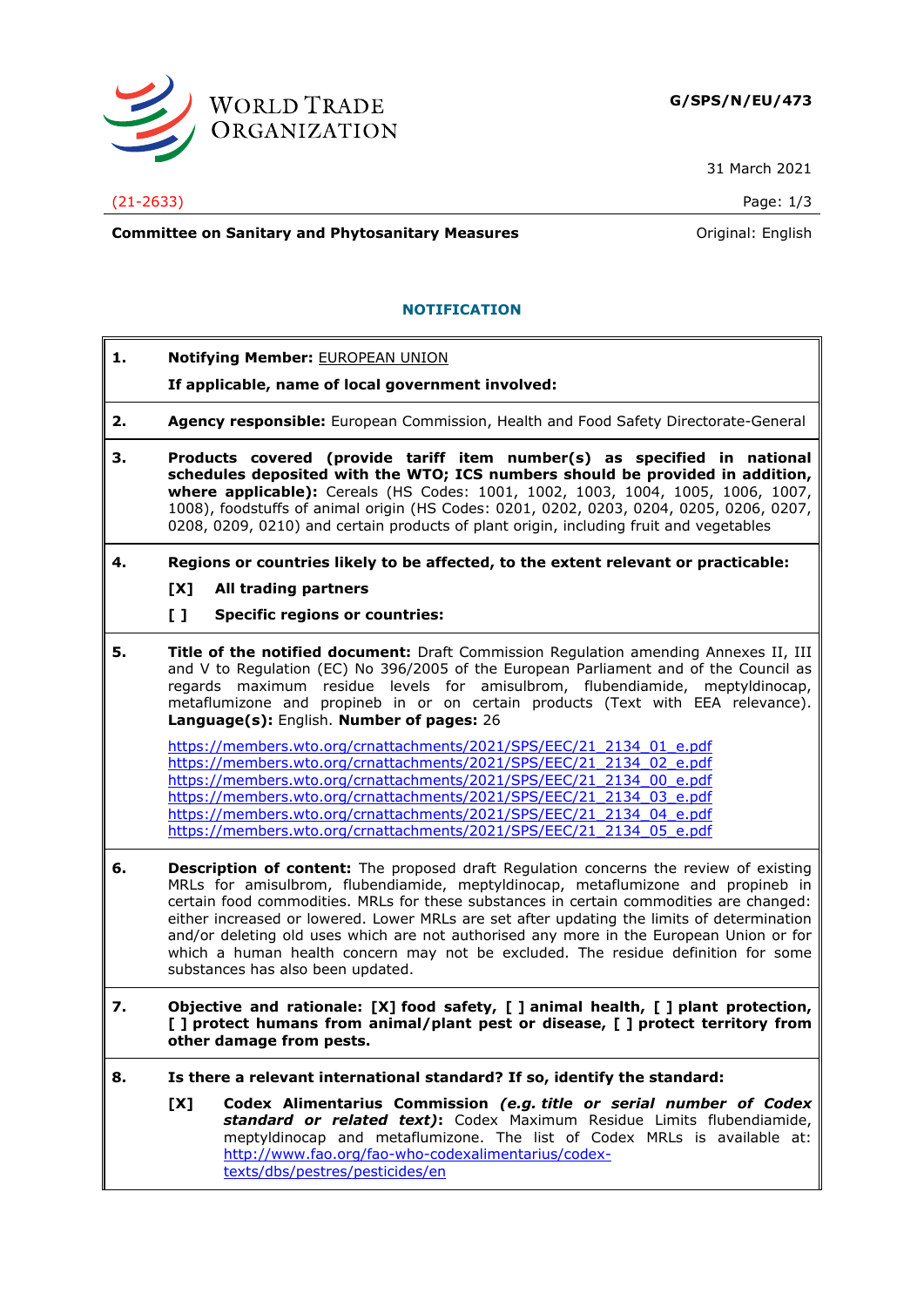|     | $\mathbf{L}$                                                                                                                                                                                                                                                                                                                                                                               | World Organization for Animal Health (OIE) (e.g. Terrestrial or Aquatic<br>Animal Health Code, chapter number):                                                                                                      |
|-----|--------------------------------------------------------------------------------------------------------------------------------------------------------------------------------------------------------------------------------------------------------------------------------------------------------------------------------------------------------------------------------------------|----------------------------------------------------------------------------------------------------------------------------------------------------------------------------------------------------------------------|
|     | $\mathbf{L}$                                                                                                                                                                                                                                                                                                                                                                               | International Plant Protection Convention (e.g. ISPM number):                                                                                                                                                        |
|     | $\mathbf{L}$                                                                                                                                                                                                                                                                                                                                                                               | <b>None</b>                                                                                                                                                                                                          |
|     | Does this proposed regulation conform to the relevant international standard?                                                                                                                                                                                                                                                                                                              |                                                                                                                                                                                                                      |
|     | [ ] Yes [X] No                                                                                                                                                                                                                                                                                                                                                                             |                                                                                                                                                                                                                      |
|     | If no, describe, whenever possible, how and why it deviates from the<br>international standard: The European Food Safety Authority published reasoned<br>opinions on the review of the existing maximum residue levels for flubendiamide,<br>meptyldinocap, metaflumizone and propineb. Based on these opinions, Regulation (EC) No<br>396/2005 should be amended accordingly.             |                                                                                                                                                                                                                      |
| 9.  | Other relevant documents and language(s) in which these are available:<br>Regulation (EC) No 396/2005 of the European Parliament and of the Council of<br>23 February 2005 on maximum residue levels of pesticides in or on food and feed of plant<br>and animal origin and amending Council Directive 91/414/EEC<br>http://eur-lex.europa.eu/legal-content/EN/ALL/?uri=CELEX%3A32005R0396 |                                                                                                                                                                                                                      |
|     |                                                                                                                                                                                                                                                                                                                                                                                            | Reasoned opinion published by the European Food Safety Authority on the setting of MRLs<br>for amisulbrom https://www.efsa.europa.eu/en/efsajournal/pub/6170                                                         |
|     |                                                                                                                                                                                                                                                                                                                                                                                            | Reasoned opinion published by the European Food Safety Authority on the setting of MRLs<br>for flubendiamide https://www.efsa.europa.eu/en/efsajournal/pub/6150                                                      |
|     |                                                                                                                                                                                                                                                                                                                                                                                            | Reasoned opinion published by the European Food Safety Authority on the setting of MRLs<br>for meptyldinocap https://www.efsa.europa.eu/en/efsajournal/pub/6157                                                      |
|     |                                                                                                                                                                                                                                                                                                                                                                                            | Reasoned opinion published by the European Food Safety Authority on the setting of MRLs<br>for metaflumizone https://www.efsa.europa.eu/en/efsajournal/pub/6123                                                      |
|     |                                                                                                                                                                                                                                                                                                                                                                                            | Reasoned opinion published by the European Food Safety Authority on the setting of MRLs<br>for propineb https://www.efsa.europa.eu/en/efsajournal/pub/6233                                                           |
|     |                                                                                                                                                                                                                                                                                                                                                                                            | (available in English)                                                                                                                                                                                               |
| 10. |                                                                                                                                                                                                                                                                                                                                                                                            | Proposed date of adoption (dd/mm/yy): October 2021                                                                                                                                                                   |
|     |                                                                                                                                                                                                                                                                                                                                                                                            | Proposed date of publication (dd/mm/yy): December 2021                                                                                                                                                               |
| 11. | Proposed date of entry into force: [X] Six months from date of publication,<br>and/or $(dd/mm/yy)$ :                                                                                                                                                                                                                                                                                       |                                                                                                                                                                                                                      |
|     | $\begin{smallmatrix} 1 \end{smallmatrix}$                                                                                                                                                                                                                                                                                                                                                  | <b>Trade facilitating measure</b>                                                                                                                                                                                    |
| 12. |                                                                                                                                                                                                                                                                                                                                                                                            | Final date for comments: [X] Sixty days from the date of circulation of the<br>notification and/or (dd/mm/yy): 30 May 2021                                                                                           |
|     |                                                                                                                                                                                                                                                                                                                                                                                            | Agency or authority designated to handle comments: [X] National Notification<br>Authority, [X] National Enquiry Point. Address, fax number and e-mail address (if<br>available) of other body:                       |
|     |                                                                                                                                                                                                                                                                                                                                                                                            | European Commission<br>DG Health and Food Safety, Unit D2-Multilateral International Relations<br>Rue Froissart 101<br>B-1049 Brussels<br>Tel: +(32 2) 29 54263<br>Fax: +(32 2) 29 98090<br>E-mail: sps@ec.europa.eu |